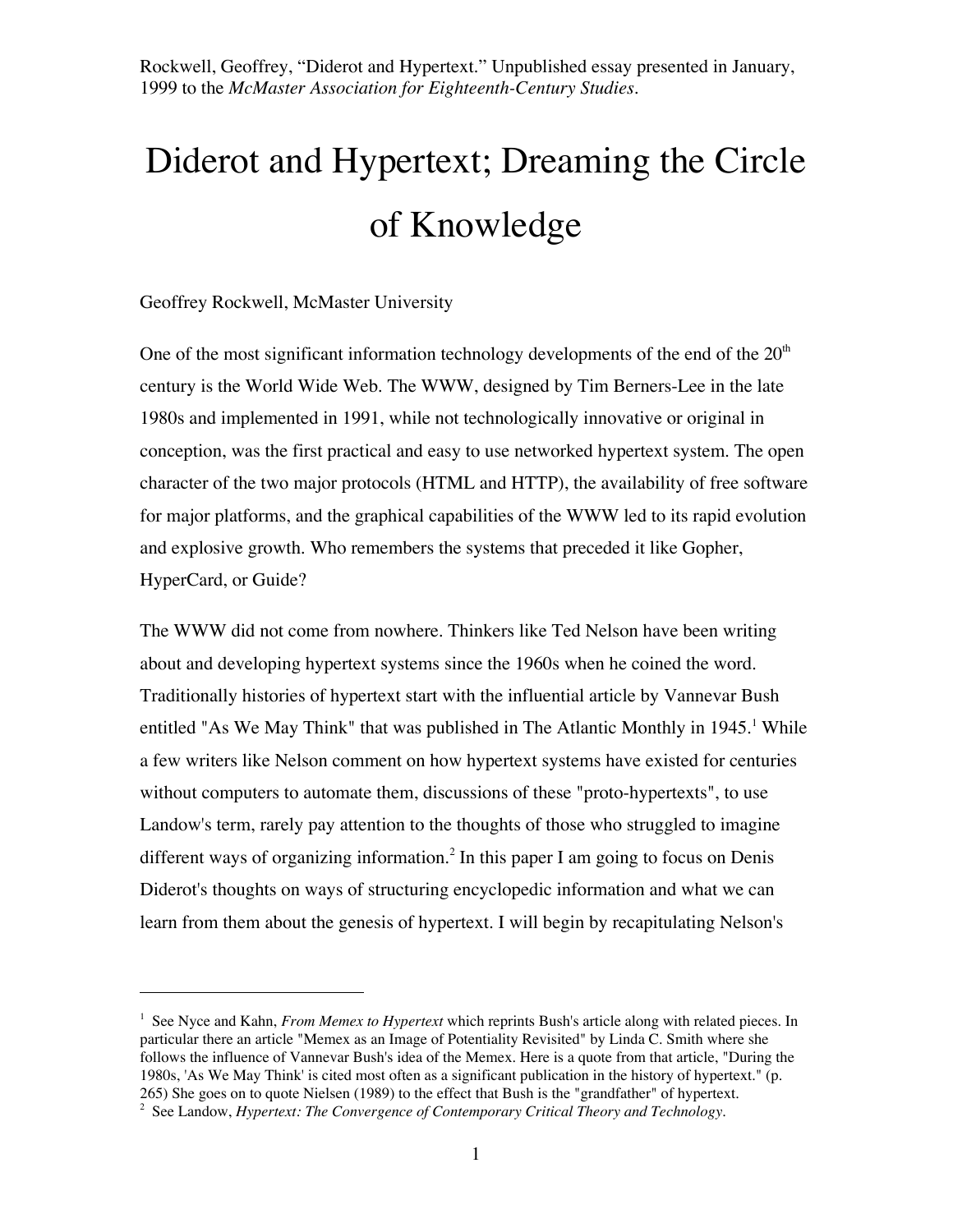definition of hypertext in terms of the more familiar World Wide Web. I will then look at two works by Diderot, his article in l'*Encyclopédie* on the Encyclopedia and the dialogue *D'Alembert's Dream*. In these two works I believe we can see one of the more creative minds of the  $18<sup>th</sup>$  century imagining how information might be structured and how that mirrors the organization of the mind.

Ted Nelson in "Literary Machines" defined hypertext in the following way:

Well, by "hypertext" I mean non-sequential writing--text that branches and allows choices to the reader, best read at an interactive screen.

As popularly conceived, this is a series of text chunks connected by links which offer the reader different pathways.<sup>3</sup>

This definition covers a number of the important points about hypertext. First, a hypertext is non-sequential. This is both a trivial and sophisticated point. On the one hand Nelson is defining hypertext as type of structured information that does not have a default sequence in which it should be read the way a novel does. On the other hand it is about the way meaning is generated by the sequencing of information.

Second, the non-sequentiality leads to a different relationship between author and reader. The reader of a hypertext has to make choices about what they are going to read and in a sufficiently large hypertext this will mean that no two readers will have covered the same ground in the same order. There is thus no closure to the reading of a hypertext the way there is with a traditional printed work. The reader constructs the text or pathway through the hypertext as they make their choices and each reading could therefore be substantially different in the sense that the actual information read could be different not just the interpretation of the information.

Third, Nelson provides us with what is now a standard way of implementing hypertexts. As he puts it, a hypertext is a series of chunks, or nodes of information, connected by

<sup>3</sup> Nelson, *Literary Machines*, p. 0/2.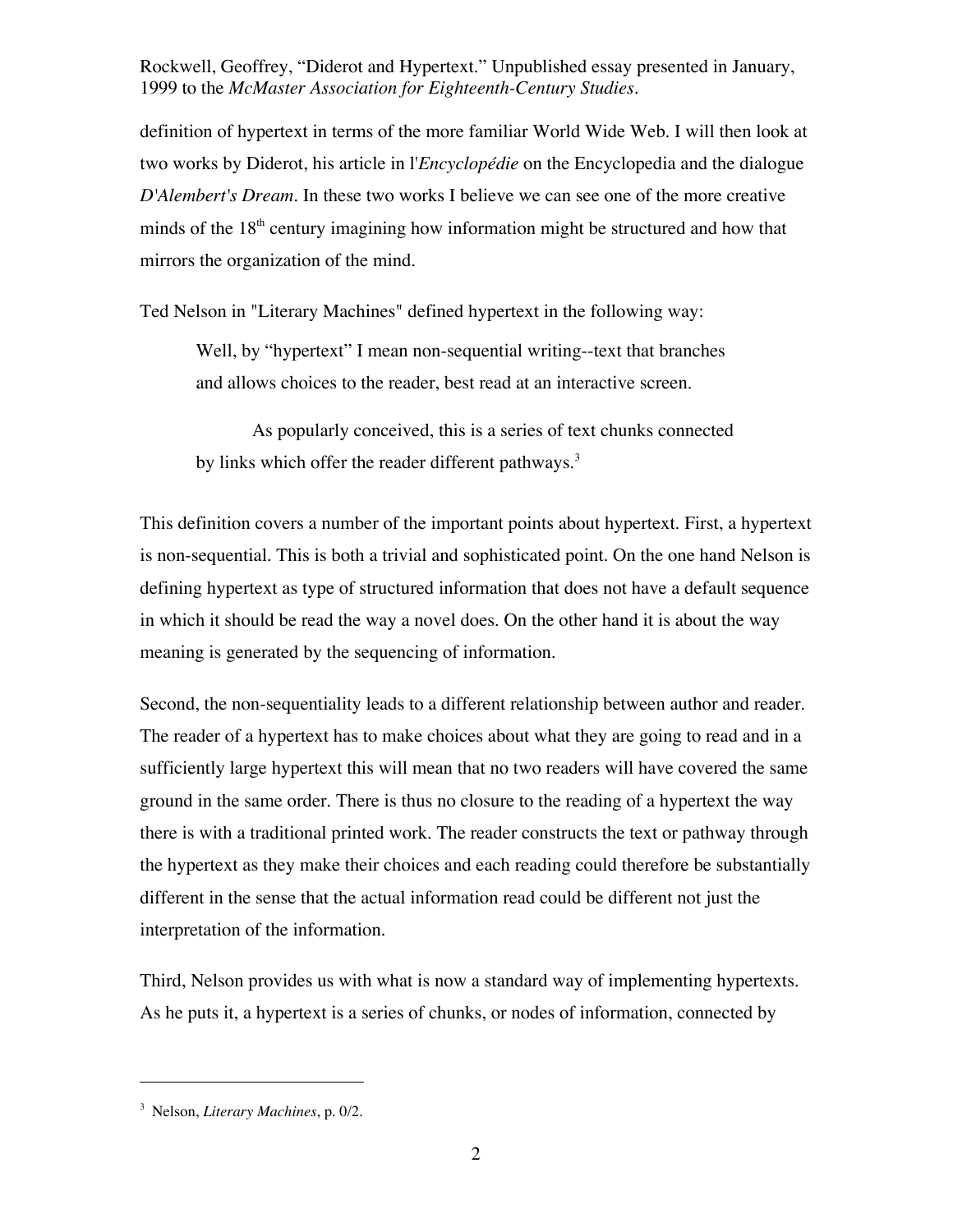links. Thus the hypertext resembles in theory an encyclopedia with articles as the nodes and references as links. You can see why Diderot might be of interest here.

Finally, he suggests that the best way to read a hypertext is at an interactive screen. It is interesting that he does not suggest that this is the only way; in fact elsewhere he comments on how printed texts can also be hypertextual like the choose-you-own-ending type of children's adventures where you make choices at the end of each chapter as to how you would react and thus link to other chapters. What Nelson is getting at is that it is easier to implement a large hypertext at an interactive screen that can instantaneously link you from node to node at the press of a button or click of the mouse. He actually goes further to say he is interested in types of texts that cannot be printed.

A couple of other points should also be made about Nelson's vision of hypertext that are not captured in this definition.

In *Literary Machines* Nelson presents a description of the Xanadu Hypertext System that he led and promoted over the years. This system was never successfully implemented despite a period during which Autodesk (the developers of AutoCad) supported the project.<sup>4</sup> Two of the features of Xanadu that are important are that it was a networked hypertext system designed to support a docuverse or universe of documents by subscribers to the system and that it was designed to have a royalty payment mechanism incorporated so that anyone who read a document could be billed for the reading. The Xanadu docuverse was designed to allow people to build new documents from nodes of other documents and credit both the new author and original authors accordingly. In order to make this work with dynamic documents that could be changed by the original authors Xanadu kept track of the history of each document so that links to earlier versions could be maintained.

It is interesting to contrast Nelson's vision with that of Bush on the one hand and the WWW on the other. Bush's Memex, which was the personal photomechanical hypertext

<sup>&</sup>lt;sup>4</sup> For more on the history of Xanadu see Wolf, Gary. "The Curse of Xanadu."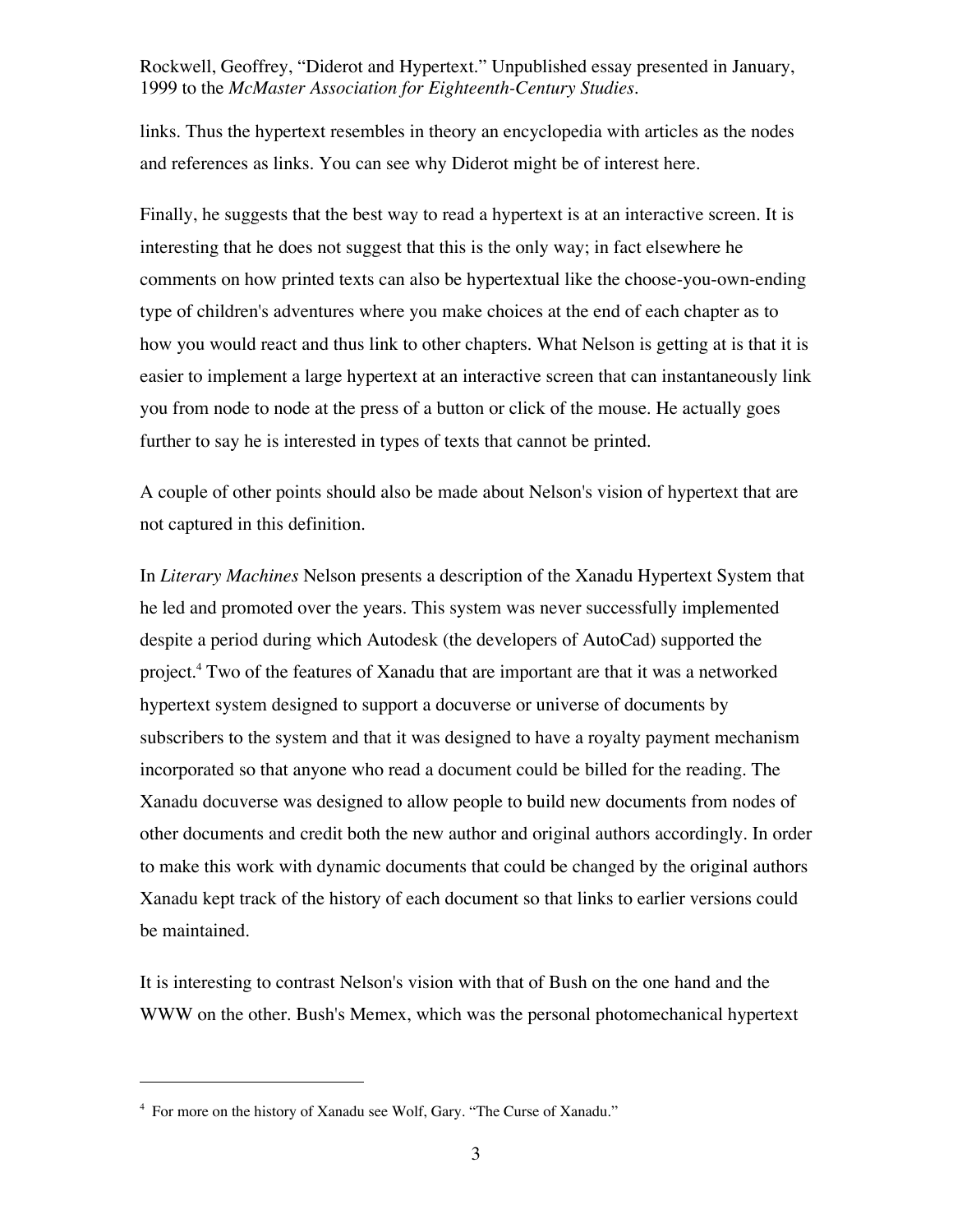system he imagined in 1945, was designed to deal the problem of the explosion in the scientific and scholarly record. In the opening of his essay he says, "The difficulty seems to be, not so much that we publish unduly in view of the extent and variety of present-day interests, but rather that publication has been extended far beyond our present ability to make real use of the record."<sup>5</sup> He goes on in the rest of the essay to imagine a number of technological developments in terms of the technologies available at the time that would help scientists and scholars do their work more efficiently and indirectly help scientists contribute to peaceful objectives after a war during which they helped build "destructive gadgets".

Nelson, by contrast, has a more grandiose view of the value of a hypertext system. On the cover of *Literary Machines* he writes:

### THIS BOOK DESCRIBES THE LEGENDARY AND DARING

#### **PROJECT XANADU**, AN INITIATIVE TOWARD

#### AN INSTANTANEOUS ELECTRONIC LITERATURE;

the most audacious and specific plan for knowledge, freedom and a better world

yet to come out of computerdom; the original (and perhaps the ultimate)

#### HYPERTEXT SYSTEM.

#### DO NOT CONFUSE THIS WITH ANY OTHER COMPUTER BOOK.

For Nelson Xanadu is not just a way of making scholars more efficient, it is a "worldwide publishing system" that will allow the "equitable coexistence of many viewpoints" and "A vessel for the true shape of information -- without having to cut it or jam it."<sup>6</sup> He has a whole chapter in *Literary Machines* entitled "Freedom in Our Time and Beyond" that among other things predicts that electronic freedoms will be at "the center of the whirlwind of the coming years".<sup>7</sup>

<sup>5</sup> Bush, "As We May Think", p. 89. All the page numbers for the Bush article are for the retrospective volume edited by Nyce and Kahn, *From Memex to Hypertext*.

<sup>6</sup> Nelson, *Literary Machines*, p. 3/2.

<sup>7</sup> Nelson, Literary Machines, p. 3/22.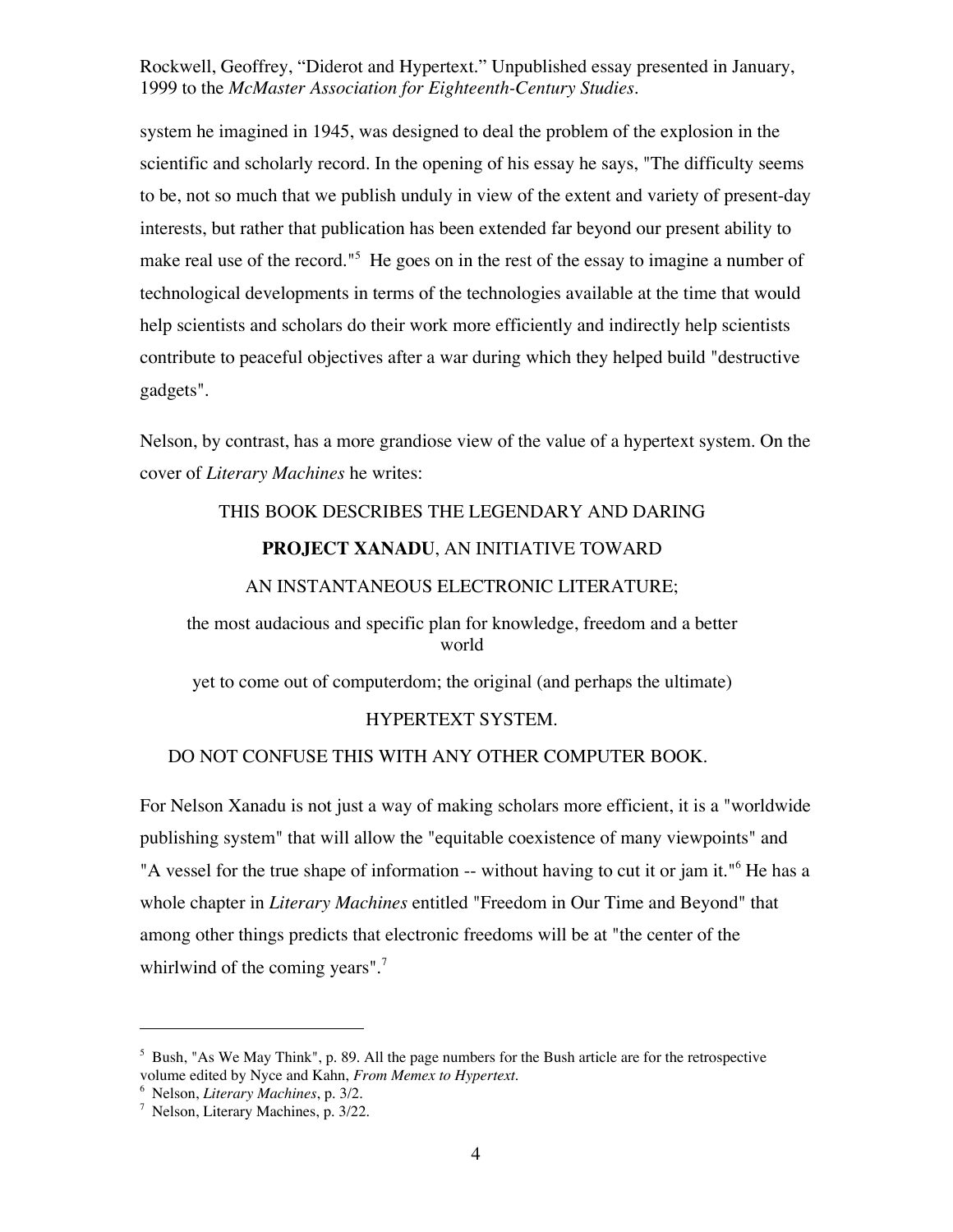Another related difference between Bush and Nelson lies in the implementation of the hypertext vision. The device the Bush imagines, the Memex, was a desk that could store information on microfilm, could add new images easily and could connect notes and pages of information with links into associative trails that match how the human mind "operates by association."<sup>8</sup> The Memex was thus a personal hypertext system that was designed to keep large amounts of information and to allow the user to link the information according to associations that imitated the way they thought. While Bush imagined being able to save trails of links and their nodes of information and being able to then exchange those trails with others he did not imagine a networked hypertext system that would allow many users to both read, write, and link to each others information automatically. Thus Bush's vision is more about personal productivity in and from the research community while Nelson's is for a worldwide web of information to free us. Nor did Bush, of course, see how computers could be used to implement this rather than dry photography and microfilm.

The WWW's success compared to earlier computer-based hypertext systems is due in part to the fact that it was the first open and easy to use networked hypertext system. Nelson was right. While personal hypertext systems such as Hypercard or Guide existed before the WWW, they tended to be personal hypertext systems that were not designed to encourage a cooperative docuverse of shared information the way the WWW was. The WWW is still limited compared to Nelson's vision, and it is interesting to note where it does not live up to Xanadu. First of all, it has a very impoverished linking mechansism of uni-directional links compared to the rich set of links Nelson imagined, including transclusion where a node can be included within another seamlessly like a quotation. Second, the WWW doesn't have the royalty scheme that Nelson imagined, and the lack of a billing system is one of the things people generally feel is needed to unleash commercial use of the WWW for shopping. I can't help thinking this lack is a good thing. Third, the WWW does not save the history of documents which leads to broken links as

<sup>8</sup> Bush, "As We May Think", p. 101.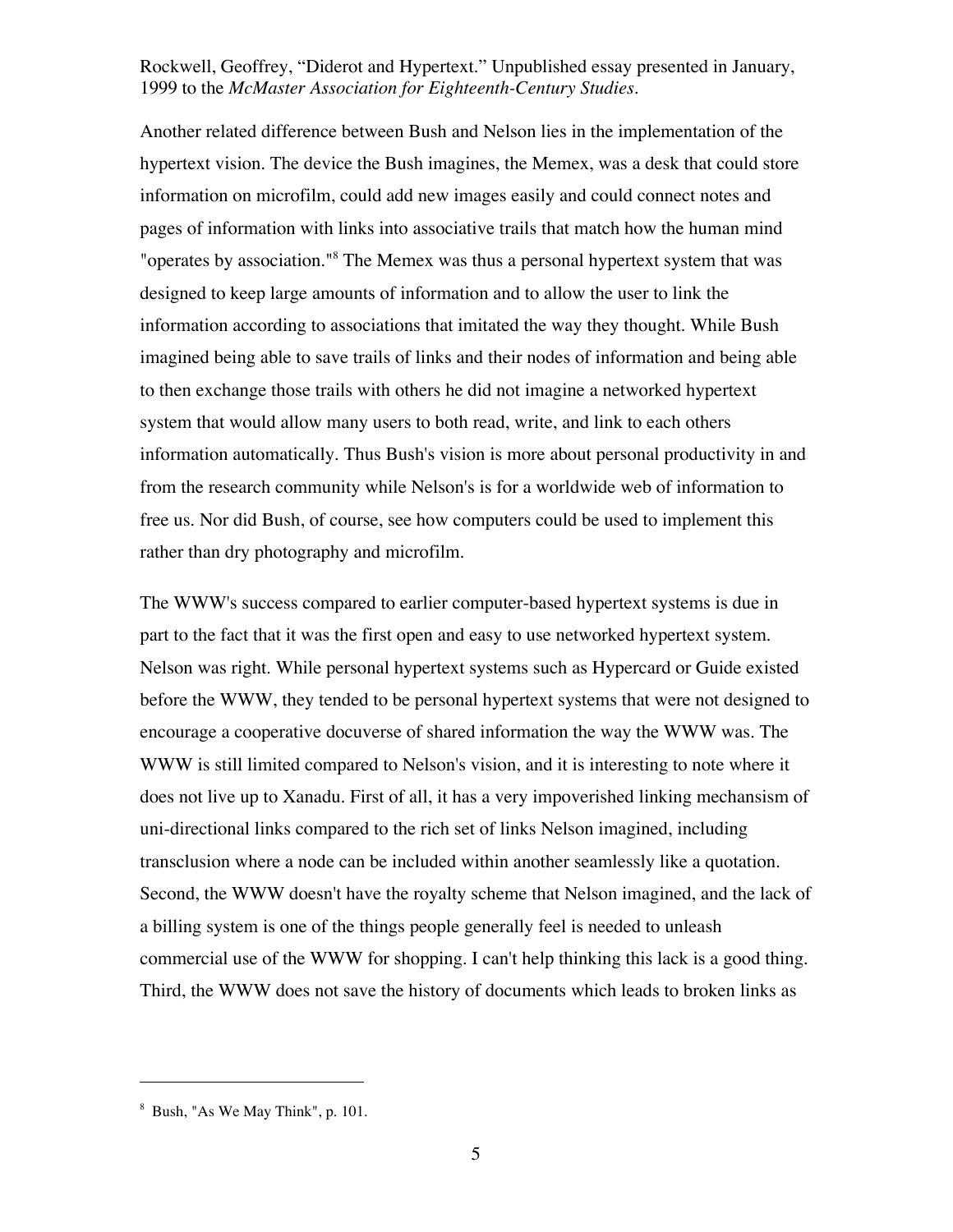WWW sites vanish or the materials linked to get updated. This means most links have to be revisited regularly in order to be maintained.

What does Diderot have to do with this? Why would we want to turn back a quarter millenium to recover the thoughts of Diderot on a technology that has only existed for a few decades? The main reason is to recover an important moment in the history of the imagination of how information can be structured and connected. The hypertext link is not a late- $20<sup>th</sup>$  century invention nor is the idea of structuring information into a series of nodes connected by references. To get a better sense of the history of imaginative attempts to structure information there is no better place to turn than Diderot's *Encyclopédie* which I will try to show incorporated many of the ideas that are implemented in computer-based hypertext systems like the WWW.

Diderot in his article on "The Encyclopedia" which was first published in 1755 writes that, "This word signifies *unity of knowledge* (enchainement de connaissance)".<sup>9</sup> He goes on to write that "In truth, the aim of an *encyclopedia* is to collect all the knowledge that now lies scattered over the face of the earth, to make known its general structure to the men among who we live, and to transmit it to those who will come after us, in order that the labors of past ages may be useful to the ages to come, that our grandsons, as they become better educated, may at the same time become more virtuous and more happy…" In other words he sets out on a project not unlike Nelson's vision of a Xanadu docuverse that can span the globe and liberate us from ignorance. The hype in Nelson which seems so naïve today has its origins in enlightenment projects like the *Encyclopédie*. There is a common belief that a network or chain of knowledge is the best way to collect information and transmit it to others and that that transmission will free us.

A second feature of Diderot's vision is that the work is to be authored not by a particular person, but by a "society of men of letters and skilled workmen, each working separately on his own part, but all bound together solely by their zeal for the best interests of the

<sup>&</sup>lt;sup>9</sup> Diderot, "The Encyclopedia", p. 277. All translations of this article are taken from Barzun and Bowen, *Rameau's Nephew and Other Works*.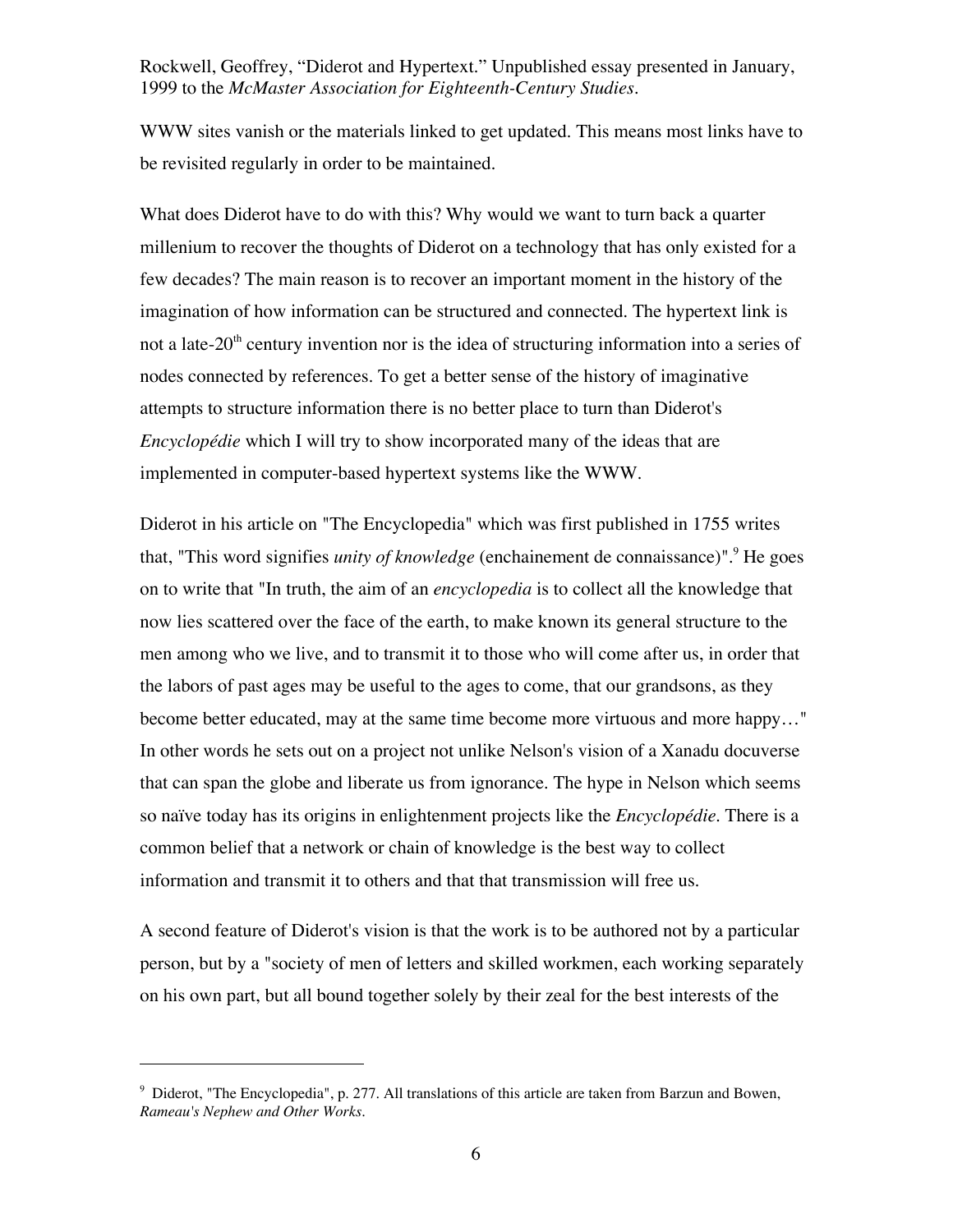human race and a feeling of mutual good will."<sup>10</sup> He takes particular care to stress the authorship of the work, both by putting the phrase "society of men" in the subtitle of the *Encyclopédie* and in the opening pages of his article on the subject. This was in part to counter criticisms made after the publication of the *Prospectus* to the effect that no single person could be an authority on all the subjects to be covered, but also to stress a vision of cooperative intellectual work he inherited from Francis Bacon where likeminded men of letters could cooperate in the production of larger structured intellectual works. Where Bacon failed in his attempt to create an encyclopedia, Diderot succeeded in what may be one of the most influential multi-authored projects of the enlightenment.

To be fair, Diderot had in mind a project by *philosophes* like himself and edited by himself and D'Alembert. Nelson's vision takes the issue of authorship further and extends it to an post-modern networked docuverse where anyone can participate and express their views through connections to others. Diderot's circling of knowledge is an intentional one implemented by people of mutual good will and designed to be finished within a lifetime. Nelson's vision is of a free-market project without timelines or editors that is based on a view that intellectual freedom depends on opening such a publication system up to all people, even those who are not mutual in their good will. To some extent the evolution of the WWW has followed the progression from Diderot's view to Nelson's. It began as a cozy academic hypertext with mostly technical documents by colleagues and has evolved into something where commercial interests, extremists, and pornographers present what can only generously be called alternative viewpoints. Attempts to tame the WWW abound whether through legislation, further standards, or better editing, but these attempts seem doomed by the exponential growth of the WWW and the libertarian views of organizations like the Electronic Frontier Foundation. What Diderot would have to say about the WWW and its chaotic web of information by experts, amateurs, and peddlers is speculation, but given the breadth of his interests and his experience with censorship the chaotic WWW might have suited him.

<sup>&</sup>lt;sup>10</sup> Diderot, "The Encyclopedia", p. 283.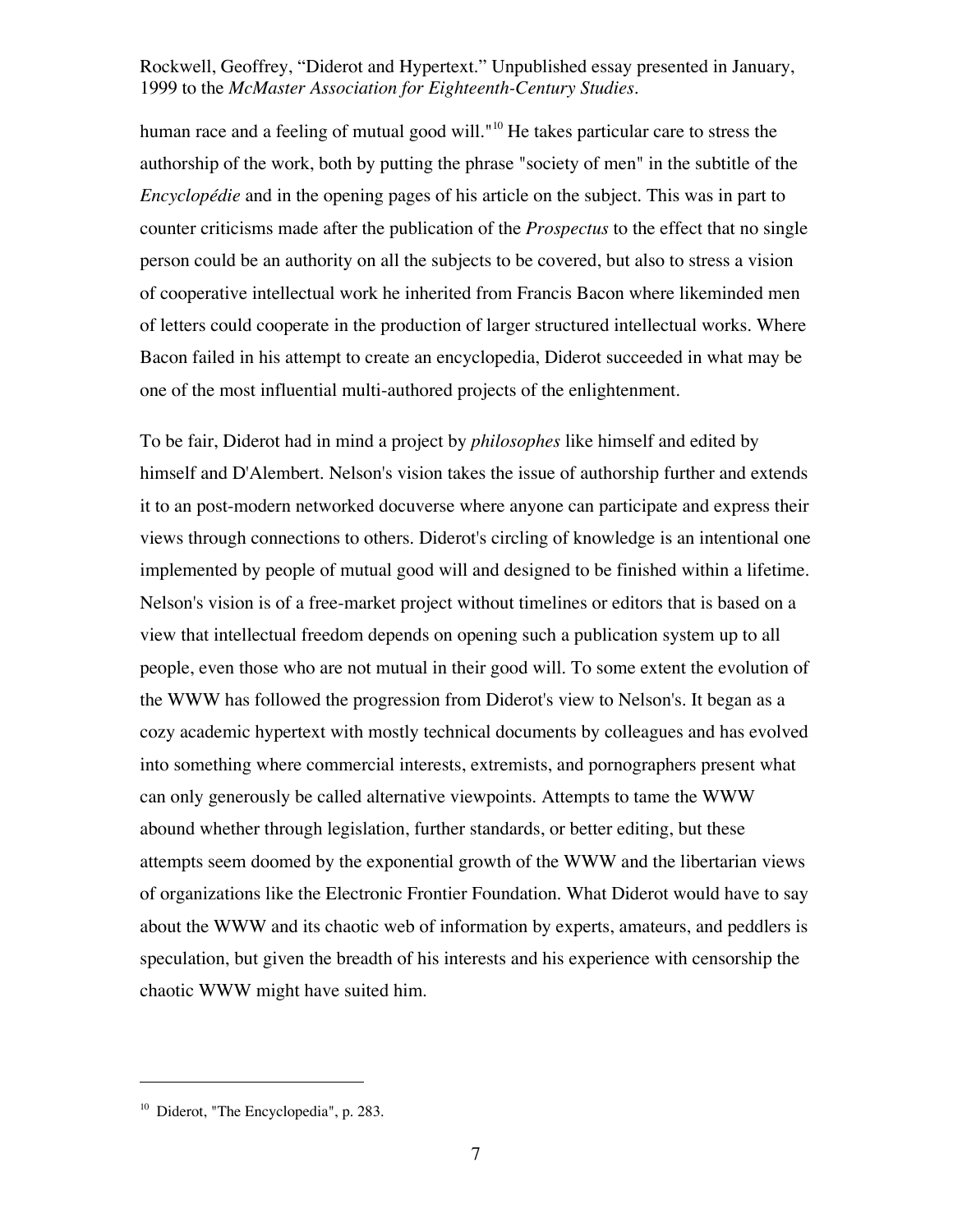The relevance of Diderot's encyclopedic project to hypertext design is not, however, limited to broad generalizations about intellectual publishing. Diderot outlines in his article on the encyclopedia, as does D'Alembert in the *Preliminary Discourse,* a mechanism of cross-references or *renvois* that are designed to tie the alphabetically organized articles into a more coherent structure or unity of knowledge.

D'Alembert in the *Preliminary Discourse*, which undoubtedly was written with input from Diderot, especially since it contained his *Prospectus* as its third part, distinguished the two aims of the work according to the two parts of the title (*Encyclopédie, ou Dictionnaire raisonné des sciences, des arts et des métiers, par une société de gens de lettres*). As a "reasoned dictionary" it was to contain the principles and basic facts of each science, art and craft. As an "encyclopedia" its aim was "to set forth as well as possible the order and connection of the parts of human knowledge."<sup>11</sup> These aims were achieved in two ways, first by identifying where each article belongs in the tree of knowledge that D'Alembert works out in a Cartesian fashion in the *Preliminary Discourse* and secondly by connecting articles through links to other articles. The alphabetical order of the series of articles is thus supplemented by an intellectual structure built around a logically developed hierarchy of knowledge and a tissue of connecting links some of which are related to the hierarchy and some not, as we will see in a moment.

While D'Alembert makes much of the hierarchy of knowledge which makes the work a reasoned dictionary, Diderot stresses that the looser structure of *renvois* as more important to the encyclopedic nature of the work. He says, that the cross-references are "the most important part of our encyclopedic scheme,  $\dots$ "<sup>12</sup> in his article on the encyclopedia and devotes a number of paragraphs to discussing the uses of these links. Here is concatenation of some of the points he makes about cross-references,

They also put added stress on elements of internal consistency within groups of facts, they elaborate upon the connections that each special branch of knowledge has with its parent tree, and they give to the whole

<sup>11</sup> D'Alembert, *Preliminary Discourse to the Encyclopedia of Diderot*, p. 4.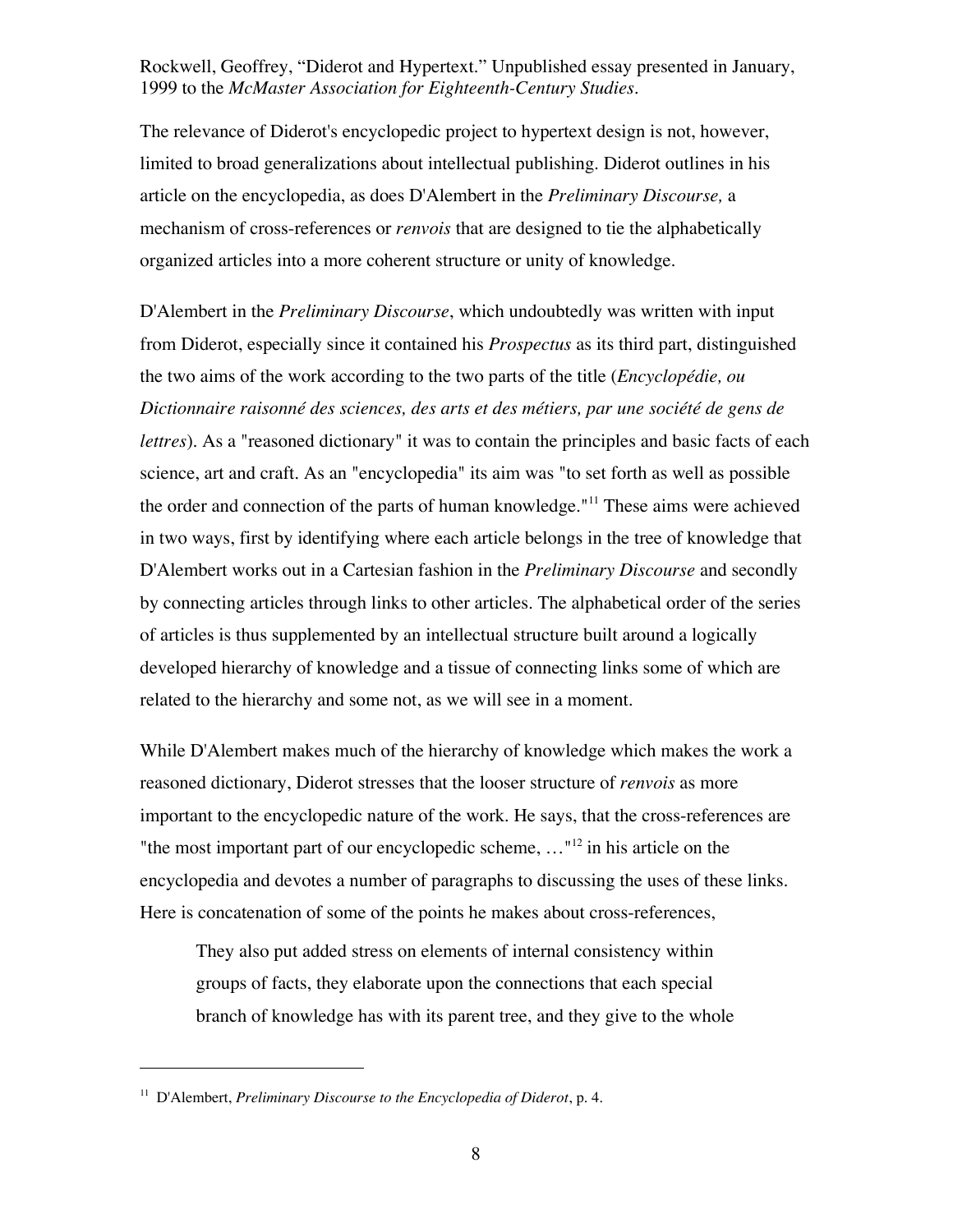Encyclopedia that unity so favorable to the establishment of truth and to its propagation. Moreover, whenever the occasion demands, they will also lend themselves to a contrasting purpose - they will confront one theory with a contrary one, they will show how some principles conflict with others, they will attack, undermine and secretly overthrow certain ridiculous opinions which no one would dare to oppose openly. …

Finally, there is a kind of cross reference - it can refer either to words or to things - which I should like to call satirical or epigrammatic.<sup>13</sup>

What stands out about Diderot's discussion of links is that he sees them not only as references for purposes of definition where one refers a reader to articles that elucidate a term or discuss more general principles, but he also sees them as serving to create new meaning through contrasts or satirical links. The link as discussed by Diderot becomes more than a way of overcoming the alphabetic organization of the whole (a way of organizing articles which was still in question at the time); it becomes a way of creating trails of articles that convey something more than the sum of the articles. It should be noted as Bernard Ludwig points out in "L'utilisation des renvois dan la lecture de l'encyclopédie" that the actual use of links does not live up to Diderot's dreams for them.

This is the point of hypertext. As long as links are used merely to connect the general to the particular or to define terms they are a way of organizing information, not of creating new information. In Diderot we read approximately 250 years before the birth of the WWW the realization that new meaning can be created out of connections between nodes of existing information. In Diderot's project we have four of the most important features to Nelson's vision.

1. The creation of structured information by a **society of people**. Though Diderot did not go so far as Nelson when it comes to allowing anyone to participate in this society, his

<sup>&</sup>lt;sup>12</sup> Diderot, "The Encyclopedia", p. 295.

<sup>&</sup>lt;sup>13</sup> Diderot, "The Encyclopedia", p. 295-6.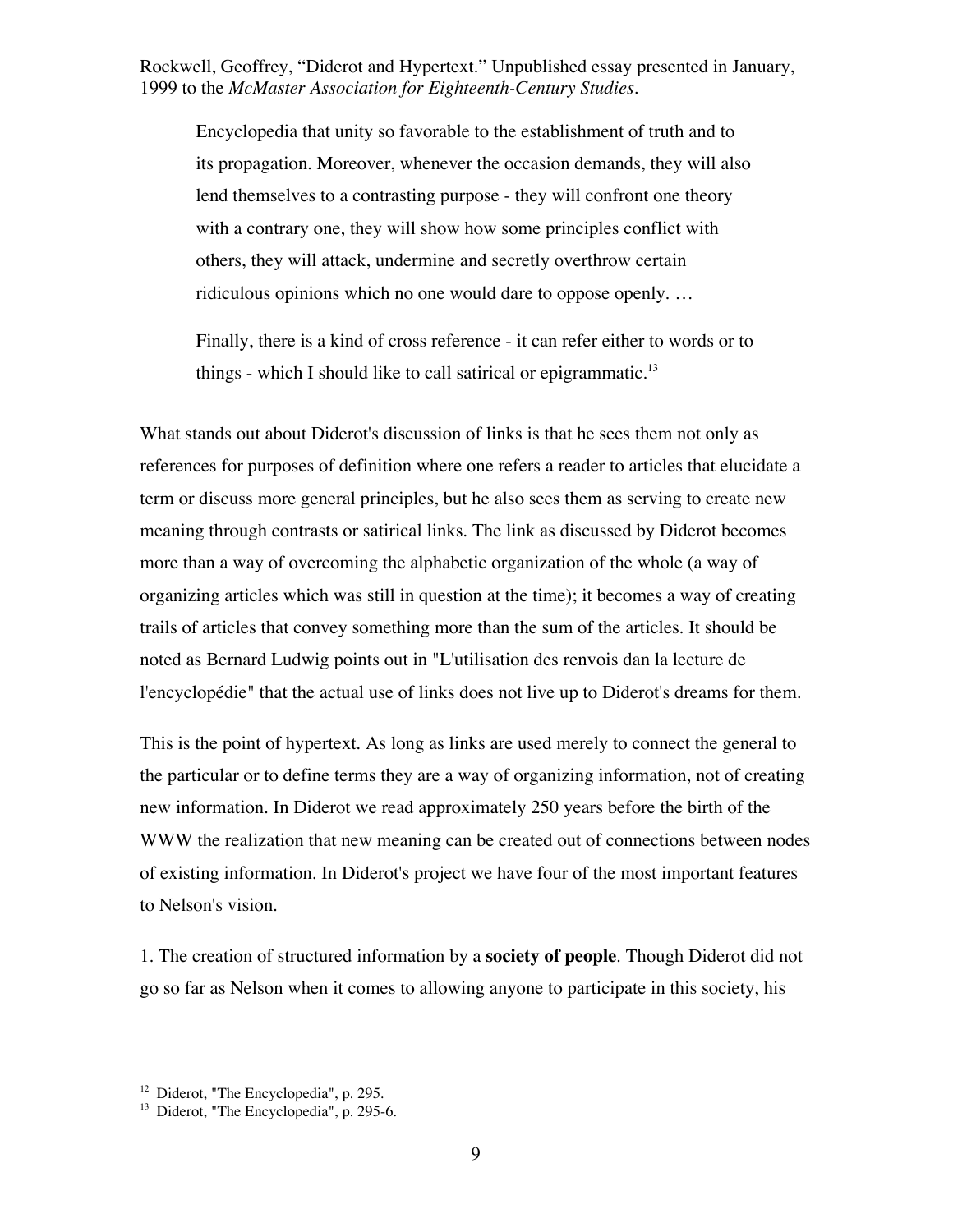Encyclopedia set the stage for such large collaborative projects that makes their usefulness obvious to us now.

2. The publication of **non-sequential information** implemented as **nodes** or articles connected by **links**. Diderot's is not the first dictionary or encyclopedia, but it was one of the most influential. If we are able to understand the usefulness of hypertext systems today as encyclopedic organizations of knowledge it is in part due to Diderot's work creating and discussing one. It is not surprising that one of the few areas where sales of hypertexts have surpassed those of printed equivalents is in the area of encyclopedias.

3. The use of links for more than organizational purposes **to construct meaning**. While Diderot was not the first editor to use cross-references he may have been the first to discuss explicitly their use for the creation of meaning. More generally, his discussion of both the encyclopedia as a project and the cross-references as an important part of that project connects the link as a hermeneutically important feature of the hypertext encyclopedia.

4. The separation of the intellectual structure of a work from its material organization. In the case of the *l'Encyclopédie* the material organization is the alphabetical arrangement of articles. In a computer-based hypertext it is the organization of nodes in a database on digital media. The point is that the way information is organized materially for ease of mechanical access can be separated and supplemented by intellectual arrangements that suit the aims of the authors and readers. Thus the logical hierarchy developed in D'Alembert's *Preliminary Discourse* and the web of links in the articles overcome the limitations of putting articles in an order that has nothing to do with their content. This separation makes it obvious why encyclopedias were one of the first types of printed documents to be systematically converted to computer-based hypertexts through the substitution of one mechanical arrangement for another.

To conclude I want to mention another work by Diderot that takes these ideas further by providing us with an image of consciousness which has hypertextual features and that work is *D'Alembert's Dream*. This fascinating and bizarre dialogue has three parts. In the

10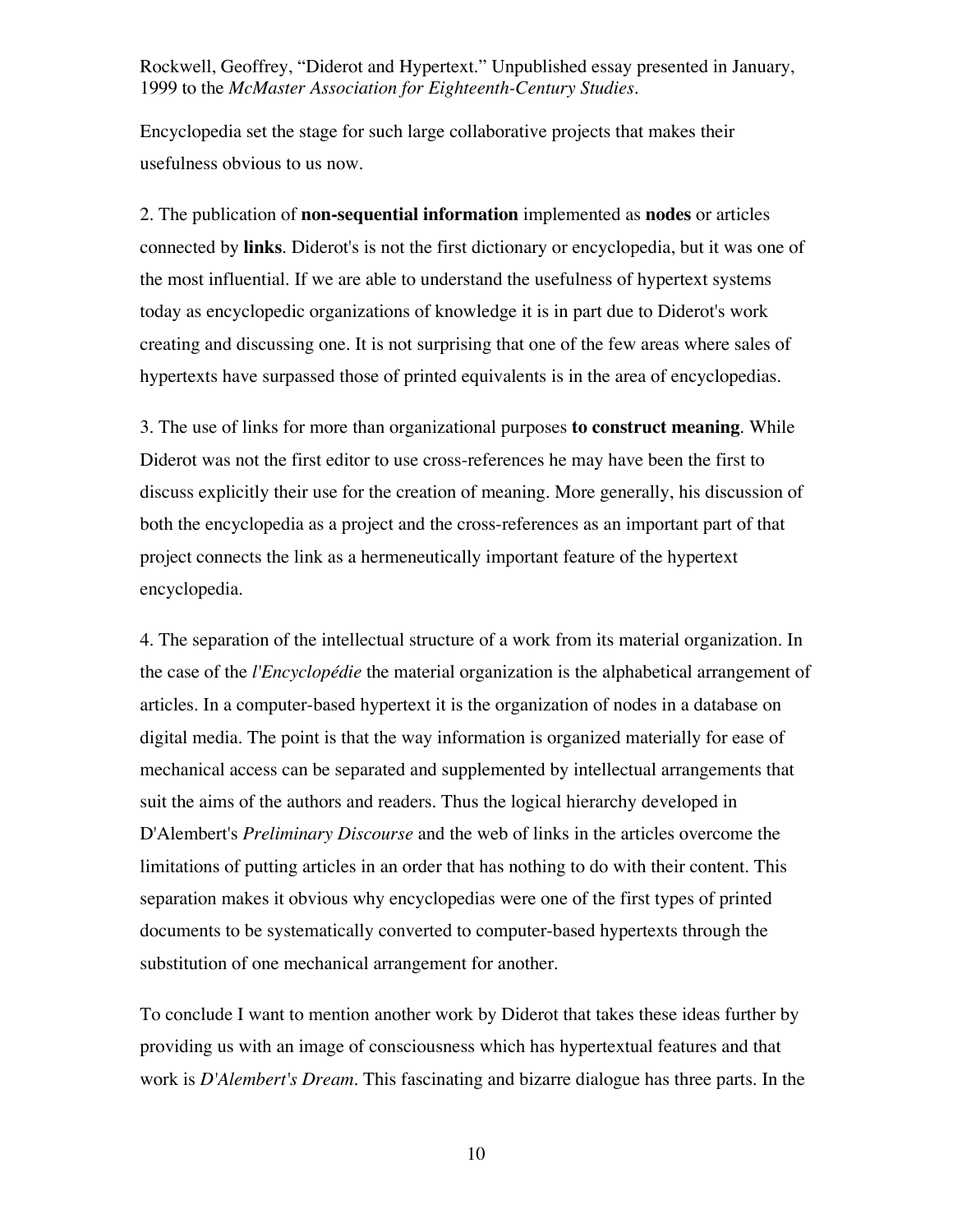first D'Alembert and Diderot have a short discussion about the existence of an omnipresent Supreme Being and consciousness. In this part Diderot advances a theory of consciousness to which I will return in a moment, and ends by warning D'Alembert that he is going to dream about the conversation. Sure enough in the second part of the dialogue Mademoiselle de l'Espinasse (D'Alembert's friend and patron) calls a doctor Bordeu because she is worried about D'Alembert's nightime raving. While D'Alembert continues to sleep Mlle De L'Espinasse updates Bordeu from her notes on what D'Alembert has been saying in his sleep about consciousness and they take off from that to extend the discussion. D'Alembert eventually wakes up and participates and eventually the doctor leaves. The third part of the dialogue is a sequel where the doctor comes back after an appointment and continues the discussion with only Mlle De L'Espinasse as D'Alembert has left by that point.

While this is not the place to unravel this fascinating dialogue and its playful discussions of the place of sexuality, genetics and the mind, there is an image of consciousness that moves from the first discussion with Diderot to provide a thread to the rest of the dialogue. The character Diderot in the first part argues that the fibers of the conscious and sensitive mind can be compared to vibrating strings. "these vibrating strings have still another property - they can make other strings hum - so that in this way one idea can call forth another, the second can call forth a third, and so on. Hence no one can set a limit to the ideas that will occur to a philosopher, for his ideas arise out of their own necessary connections while he meditates in darkness and in silence."14

This image carries through D'Alembert's sleep-talking into Mlle De L'Espinasse's notes and her conversation with Dr. Bordeu. It is this image and related ones that animate, like the strings Diderot describes, the second part of the dialogue. It triggers Mlle De L'Espinasse to propose that the conscious mind is like a spider at the center of a web of

<sup>&</sup>lt;sup>14</sup> Diderot, "D'Alembert's Dream", p. 100. All translations of this dialogue are taken from Barzun and Bowen, *Rameau's Nephew and Other Works*.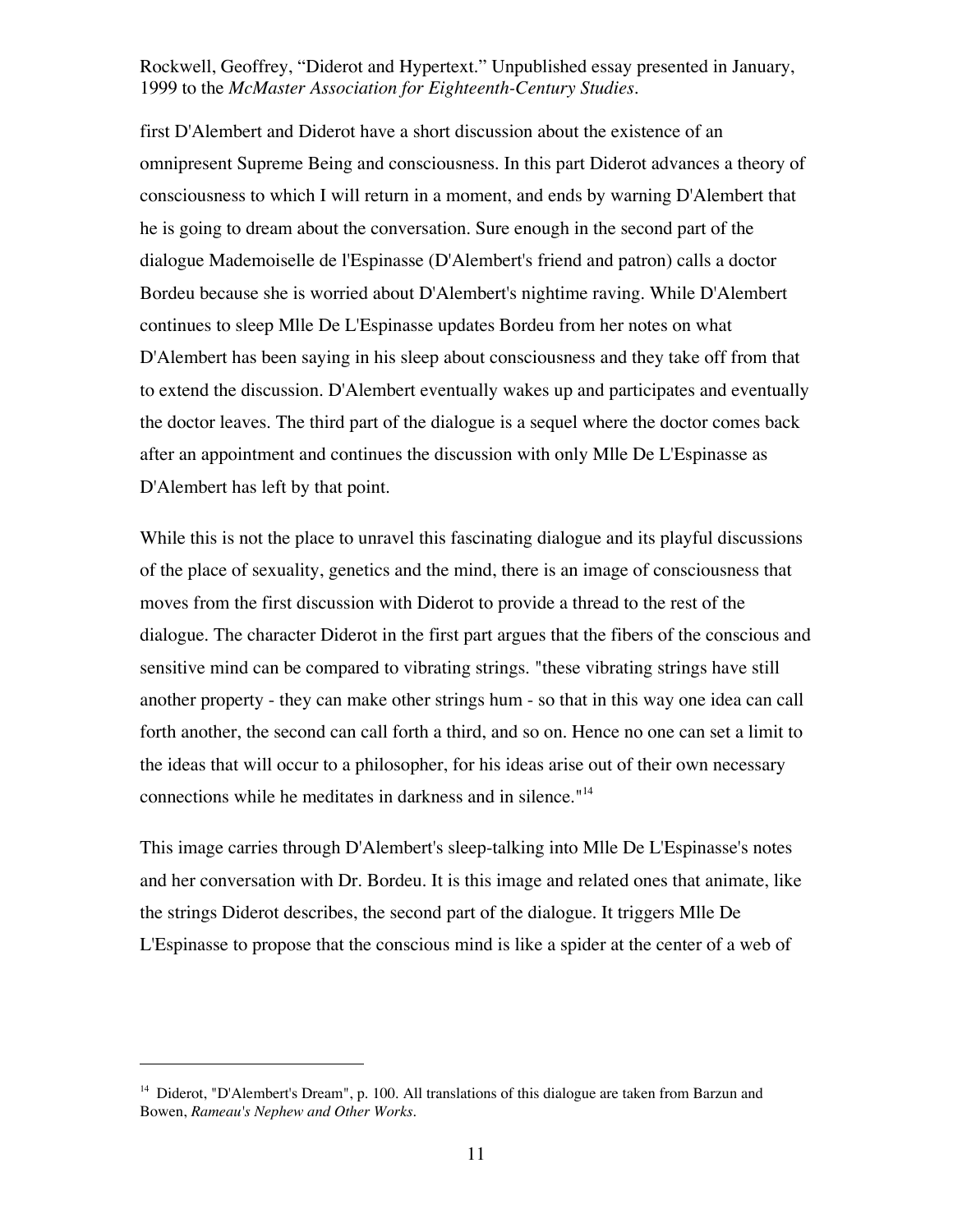sensitive stings that are tweaked by the outside world, an image that Bordeu and Mlle De L'Espinasse extend and discuss in various ways.<sup>15</sup>

Diderot's art lies in not only using the dialogue as a vehicle to discuss this image of the mind and its ramifications, but in showing through the dramatic evolution of the dialogue how ideas put forth by his character might trigger similar ideas in others. The character Diderot starts the process with his musical image while the author leads us through the dream of D'Alembert into the conversation of Mlle De L'Espinasse and Dr. Bordeu. The dramatic structure is harmonized with the intellectual content. The thread of one conversation leads to another.

What is intriguing about this dialogue is that it provides an image of the mind as a web of connections comparable to a hypertext that in turn can trigger ideas in others. This comparison is not as far fetched as it might at first appear. Underlying hypertext theorists like Bush and Nelson is the epistemological view that the best way to model knowledge is not through a logical and linear exposition, but through a web of associations. As Nelson puts it in an article entitled "As We Will Think", "Writing is a process of making the tree of thought into a picket fence."<sup>16</sup> The excellence of hypertext is supposed to be its ability to approximate how the mind really works, which is, according to Bush, through associations. A hypertext is thus the best way to represent an experts knowledge or that of a society of intellectuals. A dialogue such as Diderot's is but one trail of associations through the combined knowledge of the participants.

While I think there are serious problems with this view of the mind and the proposition that the best way to represent it is through hypertext, Diderot's reverie is undoubtedly one of the more imaginative and suggestive presentations of what later writers on hypertext take for granted about the mind and knowledge. I leave you with the thought that Diderot could have presented his ideas in hypertext form having worked out a structure for *l'Encyclopédie*, but chose the dialogue form. Perhaps there is more to the mind and the art

<sup>15</sup> Diderot, "D'Alembert's Dream", p. 125.

<sup>&</sup>lt;sup>16</sup> Nelson, "As We Will Think", found in Nyce and Kahn, *From Memex to Hypertext*, p. 254.